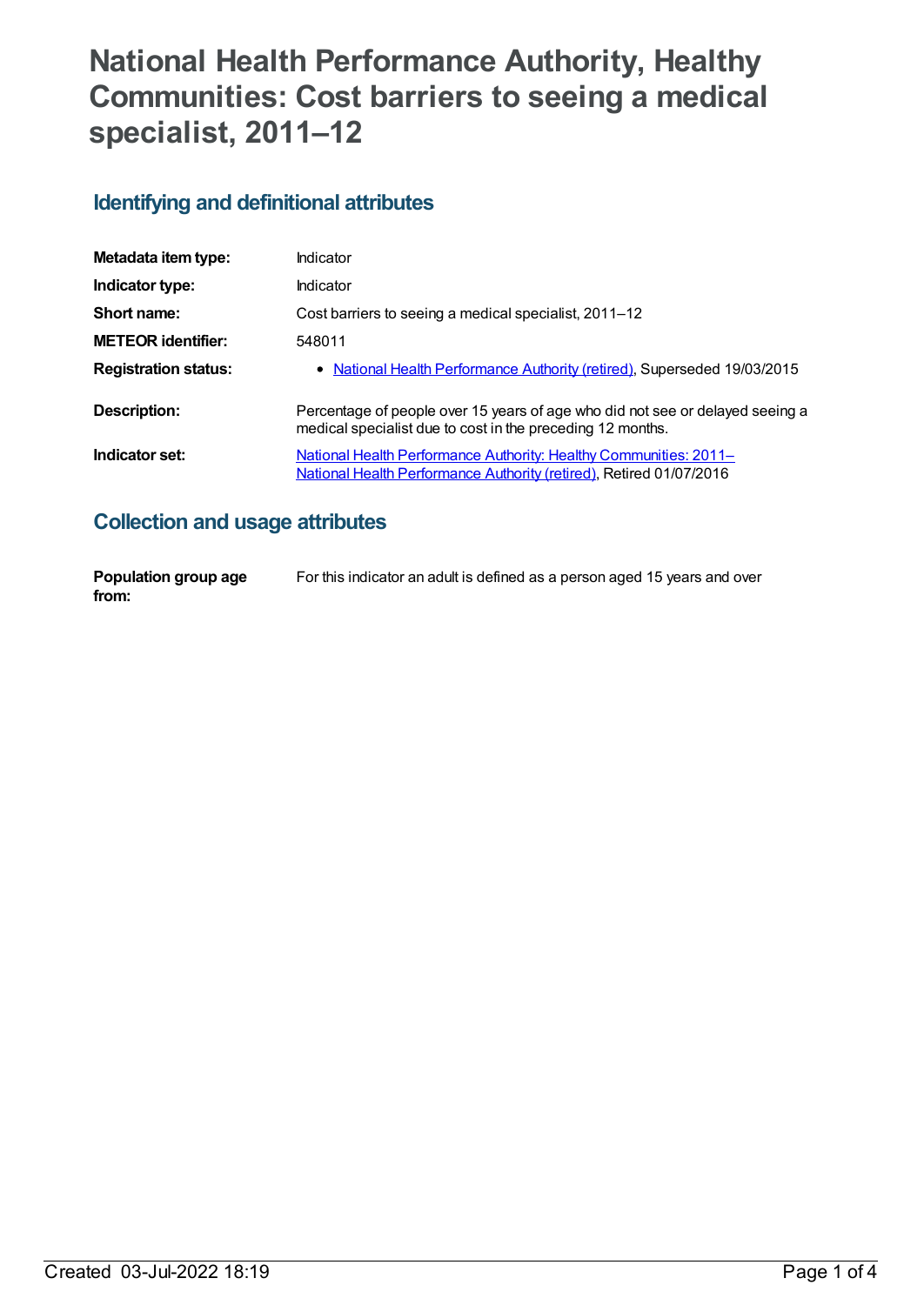**Computation description:** Participants in Australian Bureau of Statistics (ABS) Patient Experience Survey 2011–12 who reported that they did not see or delayed seeing a medical specialist due to cost in the preceding 12 months. The numerator refers to the number of adults who did not see or delayed seeing a medical specialist due to cost in the preceding 12 months. The numerator was calculated as the sum of calibrated sample weights for adults who responded that they did not see or delayed seeing a medical specialist due to cost and who were enumerated within the particular Medicare local catchment. Population is limited to persons aged 15 years and over. The denominator was calculated as the sum of calibrated sample weights for persons aged 15 years and over who were enumerated within the Medicare Local catchment. Person level survey weights were calibrated to independent estimates of the population of interest, referred to as 'benchmarks'. Weights calibrated against population benchmarks ensure that the survey estimates conform to independently estimated distributions of the population, rather than to the distribution within the sample itself. These benchmarks account for the distribution of people across state and territory, age group, and sex categories. Note: These benchmarks have not been calibrated for Medicare Local geography. Analysis by remoteness and Socio-Economic Indexes for Areas (SEIFA) Index of Relative Socio-Economic Disadvantage (IRSD) is based on usual residence of the person. The measure is presented as a percentage. 95% confidence intervals and relative standard errors are calculated for rates. The National Health Performance Authority developed a suppression protocol to ensure robust reporting of these data at small areas. Data were suppressed based on the following rules: All point estimate percentages had a confidence interval width less than 20 percentage points. • Point estimate percentages between 5% and 15% or between 85% and 95% were only included if their confidence interval width was less than 15 percentage points. • Point estimate percentages that were less than or equal to 5% or greater than or equal to 95% were included if the confidence interval width was less than 10 percentage points. • In addition to these constraints, five Medicare Local catchment areas were identified as having a small sample and potentially less robust estimates. These were Far West NSW, Great South Coast (Vic), Local Murray (Vic/NSW), Central and North West Queensland and Kimberley-Pilbara (WA). Point estimate percentages were only included where the confidence interval width was less than 10 percentage points. **Computation:** 100 × (Numerator ÷ Denominator) **Numerator:** Number of people over 15 years of age who did not see or delayed seeing a medical specialist due to cost in preceding 12 months. **Numerator data elements: Data Element / Data Set** [Person—delayed](https://meteor.aihw.gov.au/content/573673) visit to medical specialist due to cost, yes/no code N **Data Source** ABS Patient [Experience](https://meteor.aihw.gov.au/content/394410) Survey (PEx) **Guide for use** Data source type: Survey

**Denominator:** Total number of adults aged 15 years and over who were enumerated within the Medicare Local catchment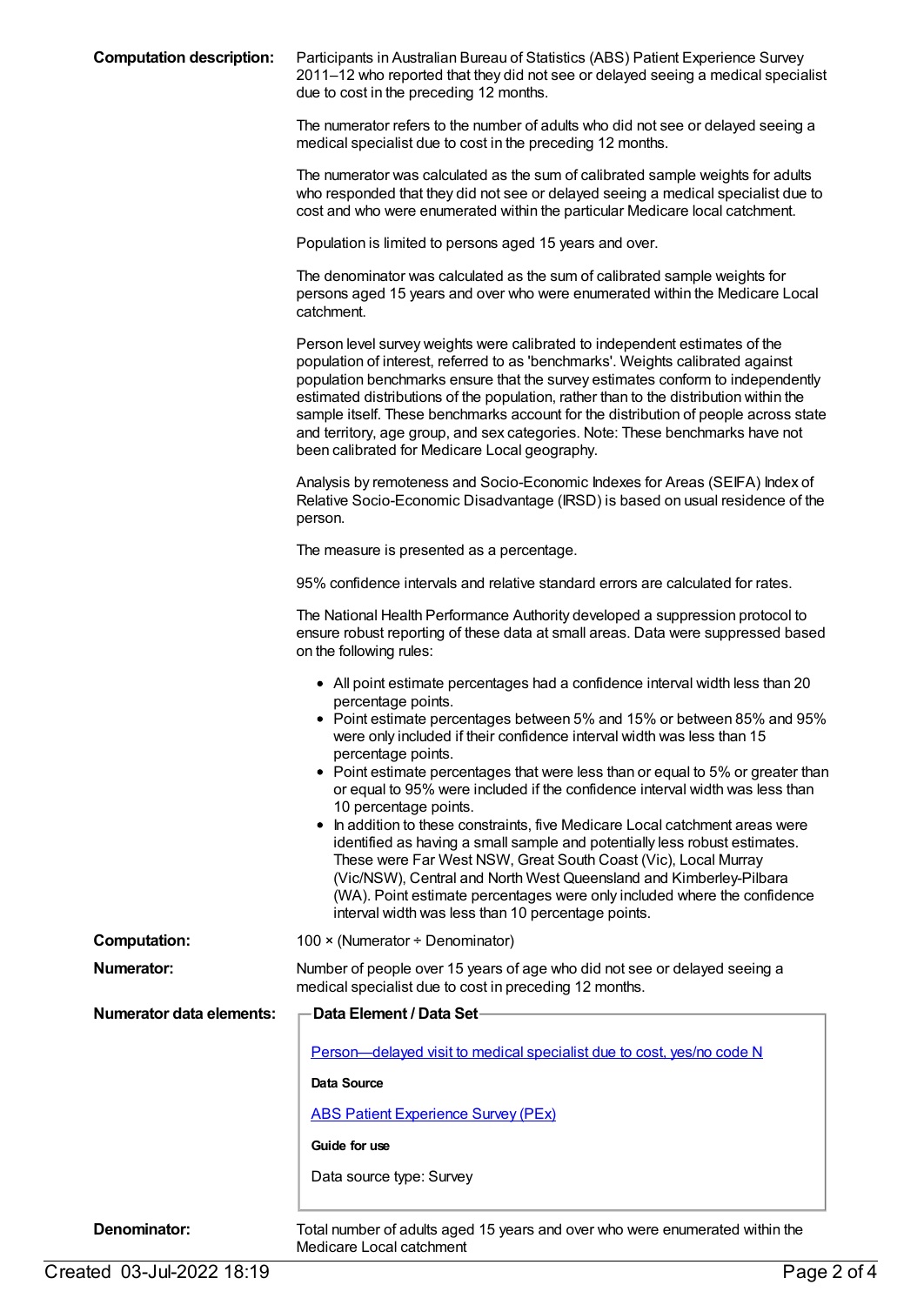| Denominator data<br>elements:    | Data Element / Data Set-                                           |  |
|----------------------------------|--------------------------------------------------------------------|--|
|                                  | <b>Person-age, total years N[NN]</b>                               |  |
|                                  | Data Source                                                        |  |
|                                  | <b>ABS Patient Experience Survey (PEx)</b>                         |  |
| Disaggregation:                  | By Medicare Local catchments and Medicare Local peer groups        |  |
| Disaggregation data<br>elements: | Data Element / Data Set-                                           |  |
|                                  | Administrative health region-Medicare Local identifier, code AANNN |  |
|                                  | Data Element / Data Set-                                           |  |
|                                  | Administrative health region-Medicare Local peer group, code N     |  |

#### **Representational attributes**

| Percentage |
|------------|
| Real       |
| Person     |
| N[NN].N    |
|            |

# **Indicator conceptual framework**

| <b>Framework and</b> | <b>PAF-Equity of access</b> |
|----------------------|-----------------------------|
| dimensions:          |                             |

#### **Data source attributes**

| Data sources: | Data Source                                |
|---------------|--------------------------------------------|
|               | <b>ABS Patient Experience Survey (PEx)</b> |
|               | <b>Frequency</b>                           |
|               | Annual                                     |
|               | Data custodian                             |
|               | Australian Bureau of Statistics            |

# **Accountability attributes**

| <b>Reporting requirements:</b>                         | National Health Performance Authority - Performance and Accountability<br>Framework |
|--------------------------------------------------------|-------------------------------------------------------------------------------------|
| <b>Organisation responsible</b><br>for providing data: | Australian Bureau of Statistics                                                     |
| <b>Accountability:</b>                                 | National Health Performance Authority                                               |

#### **Source and reference attributes**

| Submitting organisation: | National Health Performance Authority |
|--------------------------|---------------------------------------|
| Origin:                  | <b>Healthy Communities</b>            |